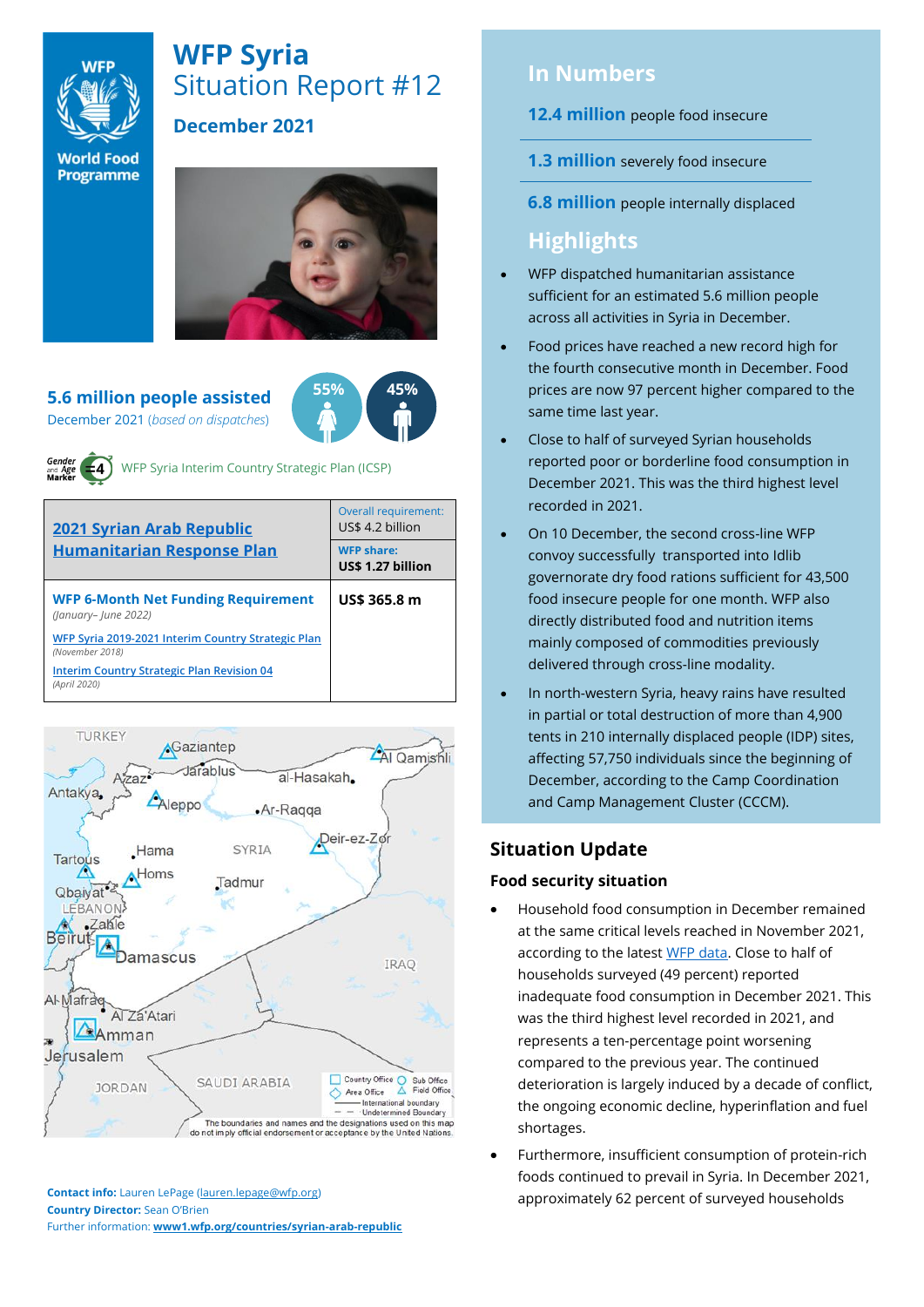nationwide indicated consuming animal-source protein less than twice a week. This trend was more evident among households with poor or borderline food consumption, as they reported consuming animalsource protein less than once a week.

#### **Economic situation**

- Food prices reached a new record high for the fourth consecutive month in December, according to the latest [WFP Syria Market Price Watch Bulletin.](https://reliefweb.int/report/syrian-arab-republic/syria-country-office-market-price-watch-bulletin-issue-85-december-2021) In December 2021, the nationwide average price of the WFP standard reference food basket increased by three percent compared to November, reaching SYP 220,112 (USD 88.04 at the official exchange rate of SYP 2,500/USD). Food prices are now 33 percent higher than six months ago, and 97 percent higher compared to the same time last year.
- On 11 December, the Ministry of Internal Trade and Consumer Protection increased the price of subsidised benzene (octane 90) by 47 percent. In line with the recent increases in prices, the government on 15 December issued two legislative decrees, raising the salaries and wages of civil servants and military personnel by 30 percent, as well as pensions for retirees by 25 percent. The last salary increase in Syria was announced in July 2021 and the one before was in November 2019.

#### **North-Western Syria**

- On 10 December, WFP completed a second crossline convoy from Aleppo to WFP's warehouse in Sarmada, Idlib, north-western Syria. The convoy transported dry food rations for some 43,500 people. Furthermore, the convoy carried non-food items on behalf of WHO, UNICEF, and UNFPA including female dignity kits, printed sensitization materials, sanitary napkins, diapers, hygiene kits, micro-nutrient products, education materials and mid-upper arm circumference (MUAC) measurement bands.
- Further, on 28 December, WFP successfully completed distributions of food and nutrition items mainly composed of commodities previously delivered crossline into north-western Syria, reaching some 42,790 people in 53 locations.
- Heavy rains and inadequate infrastructure make displacement camps vulnerable to floods. Three quarters of the sites do not have rainwater drainage. More than half a million people live in sites which flooded last year. As of 22 December, heavy rains have resulted in partial or total destruction of more than 4,900 tents in 210 IDP sites, affecting 57,750 individuals since the beginning of December, according to the Camp Coordination and Camp Management Cluster (CCCM).

#### **North-Eestern Syria**

- Shelling on Abu Rasin and surrounding villages, in Al-Hasakeh governorate, was reported in December, forcing more than 1,000 families to move at night to other villages and return to their houses in the daytime. Some 175 people are reportedly permanently displaced from the western part of Abu-Rasin where the shelling is reportedly more intensive.
- Following an inter-agency assessment, international NGOs started the distribution of food and non-food items to 10,000 affected people among those internally displaced and the host community. WFP is already providing monthly food assistance in the area and will prioritize the affected families for general food distributions.

#### **Southern Syria**

• As-Sweida governorate witnessed increased security incidents in December. To ensure the safety and security of staff and beneficiaries, WFP had to suspend food distributions for 7,300 people for two days in December, and cancel four monitoring visits to the governorate. Activities resumed following the de-escalation of tensions. Further, WFP is currently assessing all the security procedures related to the upcoming missions to As-Sweida to ensure WFP staff safety.

## **WFP Operations**

• WFP dispatched food and nutrition assistance sufficient for an estimated 5.6 million people across all activities in Syria in December. Additionally, US\$ 2.7 million in cashbased transfers (CBT) was distributed to 131,000 WFP beneficiaries.

#### **General Food Assistance (GFA) Programme**

- In December, WFP dispatched GFA sufficient for some 5.4 million people across all 14 Syrian governorates.
- Cross-border deliveries from Turkey accounted for 24 percent of the total WFP general food assistance dispatched. This includes food rations for some 1.3 million people areas of Idlib and Aleppo governorate inaccessible from inside Syria.

#### **Livelihoods, Resilience and Social Safety Nets**

• WFP reached some 67,400 people under its livelihoods, resilience, and social safety-nets-projects by providing kitchen gardens, food processing units, and thyme cultivation assistance across many governorates in Syria.

#### **School Feeding Programme**

- In December, WFP reached some 412,200 children with fortified date bars in 1,430 schools across the country.
- The fresh meals programme reached 29,500 children in Aleppo in November 2021.